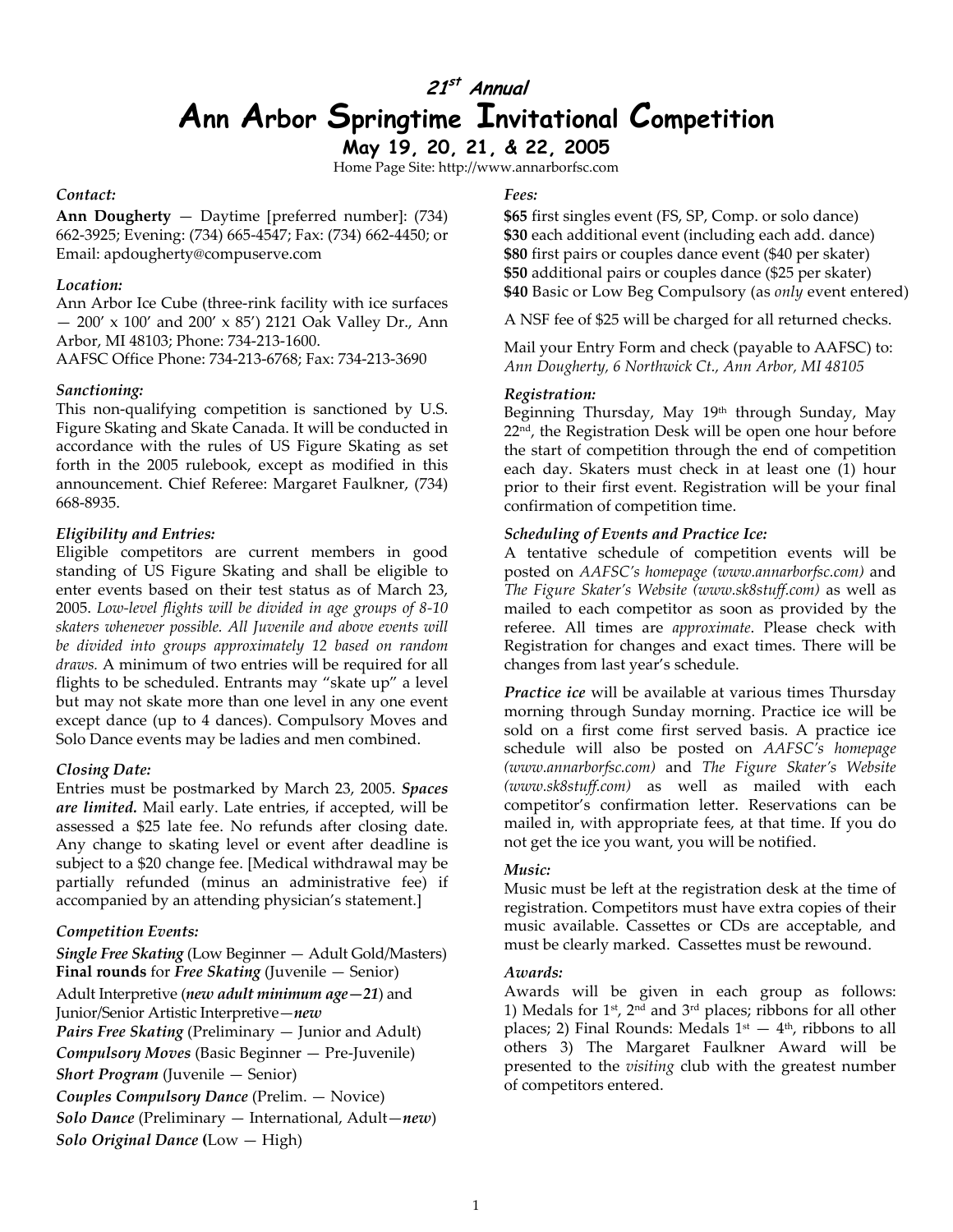# **Single Free Skating**

### *\*\*\* Final Rounds for Juvenile through Senior FS Events \*\*\**

*(Qualifying round is free skating only. Short Program is a separate event)* 

**Program requirements not specified below are defined in rules 3630 - 3820** 

| Low Beginner:                                   | $1\frac{1}{2}$ minutes<br>spins, combination spins or backspins.                                                                             | 3721<br>Must not have passed the Pre-Preliminary Free Skating test or<br>its equivalent. May include any half revolution jumps plus<br>Salchow, toe-loops and half-loops. May not include flying | Junior/<br>M <sub>l</sub><br>ska<br>reg<br>1. |
|-------------------------------------------------|----------------------------------------------------------------------------------------------------------------------------------------------|--------------------------------------------------------------------------------------------------------------------------------------------------------------------------------------------------|-----------------------------------------------|
| High Beginner:<br>include flying spins.         | $1\frac{1}{2}$ minutes<br>or its equivalent. May include any half revolution jumps<br>plus Salchow, toe-loops, half-loops and loops. May not | 3721<br>Must not have passed the Pre-Preliminary Free Skating test                                                                                                                               | 2.<br>3.<br>4.                                |
| Pre-Preliminary Limited: 11/2 minutes           |                                                                                                                                              | 3711<br>Must have passed the Pre-Preliminary Free Skating test & no<br>higher. May not include Axels, double jumps, or flying spins.                                                             |                                               |
| <b>Preliminary Limited:</b><br>or flying spins. | $1\frac{1}{2}$ minutes                                                                                                                       | 3701<br>Must have passed the Preliminary Free Skating test & no<br>higher. May include Axels. May not include double jumps                                                                       | Th<br>wł<br>W <sub>C</sub><br>tec             |
| Preliminary:                                    | $1\frac{1}{2}$ minutes                                                                                                                       | 3701<br>Must have passed the Preliminary Free Skating test & no higher.                                                                                                                          | Th                                            |
| Pre-Juvenile:                                   | 2 minutes                                                                                                                                    | 3691<br>Must have passed the Pre-Juvenile Free Skating test & no higher.                                                                                                                         | int<br>th€<br>$\sigma f$<br>inc               |
| Open Juvenile:                                  | $2\frac{1}{4}$ minutes<br>passed the Juvenile Free Skating test & no higher.                                                                 | 3781<br>Must be 13 years old or older as of closing date. Must have                                                                                                                              | Adult:<br>Op<br>Ca                            |
| Juvenile:                                       | $2\frac{1}{4}$ minutes<br>Must not have reached the age of 13 years old as of the                                                            | 3781<br>closing date. Must have passed the Juvenile Free Skating                                                                                                                                 | Ac                                            |

**Intermediate: 2½ minutes 3673**  Must have passed the Intermediate Free Skating test & no higher.

test & no higher.

- **Novice: Ladies 3 minutes; Men 3½ minutes 3663**  Must have passed the Novice Free Skating test & no higher.
- **Junior: Ladies 3½ minutes; Men 4 minutes 3653**  Must have passed the Junior Free Skating test & no higher.
- **Senior: Ladies 4 minutes; Men 4½ minutes 3643**  Must have passed the Senior Free Skating test.

### **Junior/Senior Artistic Interpretive: 3 minutes** *\*\*NEW\*\**

ust have passed at least the Junior Free Skating test (may *not* ate up). Ladies & men may skate together. The following gulations are in effect:

- No triple jumps permitted and no combination jumps. Jump sequences allowed only if the music dictates.
- No "theme" costumes or props.
- Vocal music is allowed but not preferred since the idea is to interpret the music and not the words.
- Two marks will be given. The first mark will reflect the balance of the elements, variety, uniqueness, sureness and flow of edge, ice coverage. The second mark will reflect how the elements fit the music selected in an artistic manner with the interpretation of the musical phrases of utmost consideration.

ne purpose is to encourage skaters to continue in the sport ho do not wish to perform a competition program but who ould enjoy competing without the stress of the high level chnical merit required for qualifying events.

ne event will be judged with emphasis on the artistic terpretation of the music chosen and not on the difficulty of e elements skated. Programs should be balanced with a variety jumps, spins, moves in the field footwork and step sequences cluding connecting steps. This is not a showcase event.

pen to skaters who are 21 years old or older. **Categories and tests passed as follows**:

- **Adult Interpretive: max: 1 min 40 sec 3811** Open to all adult skaters. No Axels or multirevolution jumps. No props on the ice.
- **Pre-Bronze: max: 1 min 40 sec 3801**  Must have passed Adult Pre-Bronze Free Skating Test & no higher than Pre-Preliminary Free Skating Test.
- **Bronze: max: 1 min 40 sec 3801**  Must have passed Adult Bronze Free Skating Test & no higher than Preliminary Free Skating Test.
- **Silver: max: 2min 10 sec 3791**  Must who have passed Adult Silver Free Skating Test & no higher than Juvenile Free Skating Test.
- **Gold/Masters Novice: max: 2 min 40 sec 3771, 3781**  Must have passed Adult Gold Free Skating Test & no higher than the Novice Free Skating Test.

# **Pairs Free Skating**

### **Balanced program requirements as defined in 4030 - 4125**

| Preliminary                                             | $1\frac{1}{2}$ minutes                                  | 4101                                              | Intermediate: |                       | 3 minutes              | 4071                                                     |
|---------------------------------------------------------|---------------------------------------------------------|---------------------------------------------------|---------------|-----------------------|------------------------|----------------------------------------------------------|
|                                                         | Must have passed the Preliminary Pair test & no higher. |                                                   |               |                       |                        | Must have passed the Intermediate Pair test & no higher. |
| Pre-Juvenile                                            | $1\frac{1}{2}$ minutes                                  | 4091                                              | Novice:       |                       | $3\frac{1}{2}$ minutes | 4062                                                     |
| Must have passed the Preliminary Pair test & no higher. |                                                         | Must have passed the Novice Pair test & no higher |               |                       |                        |                                                          |
| <b>Juvenile:</b>                                        | $2\frac{1}{4}$ minutes                                  | 4081                                              | Adult:        | max:                  | 3:40 minutes           | 4111                                                     |
|                                                         | Must have the Juvenile Pair test & no higher.           |                                                   |               | No test requirements. |                        |                                                          |

2 Ann Arbor Springtime Invitational Competition–May 19-22, 2005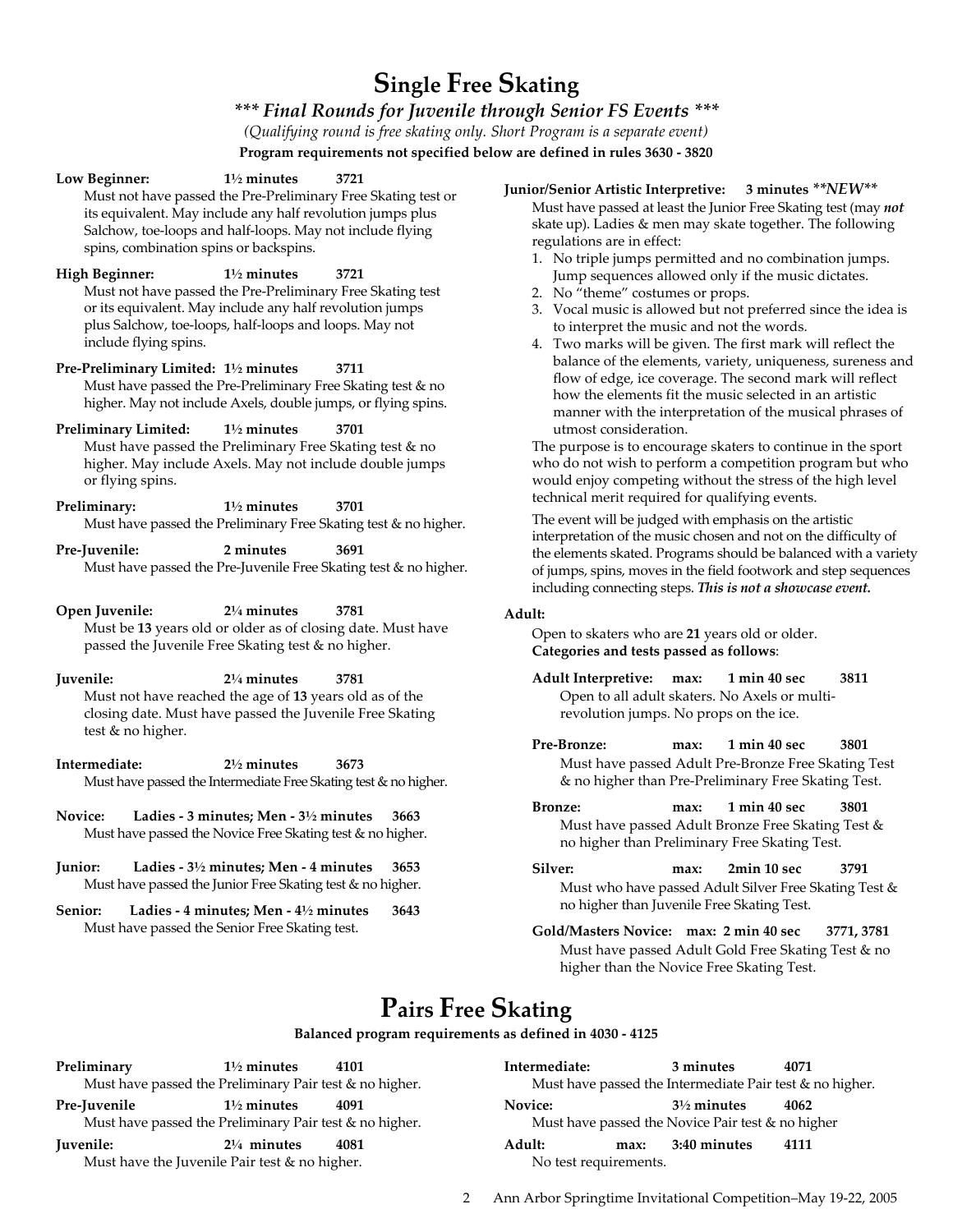# **Compulsory and Short Program**

### **NOTE: Test requirements are the same as listed under Single Free Skating Events**

Beginner through Pre-Juvenile Compulsory events will be skated on one-half (½) of the ice surface. Moves must be skated exactly as stated and may be skated in any order. There must be no change of foot between jumps in a combination jump. An Axel is considered a single jump. If a program exceeds the time limit, that portion of the program will not be judged*. All times listed are maximum.* All moves in all levels are to be connected in a free flowing presentation. Excessive footwork and added elements will be penalized. Spin revolutions must be in position to be counted.

# **Compulsory Events** (no music)

#### **Basic Beginner: 1 minute**

Open to skaters who have passed no higher than Basic Skills Badge 8 or its equivalent. Skating groups will be divided by age.

- 1. Bunny Hop
- 2. 3-turn sequence
- 3. Forward and backward crossovers
- (minimum 4 each foot)
- 4. Any stop

### **Low Beginner**: **1 minute**

- 1. 1/2 revolution jump
- 2. Toe-loop
- 3. Two-foot spin (minimum 3 revolutions)
- 4. Lunge

### **High Beginner**: **1 minute**

- 1. Waltz jump
- 2. Salchow jump
- 3. Half-flip or half-Lutz jump
- 4. Upright scratch spin [forward] (min. 3 revs)
- 5. Forward spiral

### **Pre-Preliminary Limited**: **1¼ minute**

- 1. Flip jump
- 2. Single-single jump combination (no Axel)
- 3. Loop jump
- 4. Sit spin [forward] (minimum 3 revolutions)
- 5. Forward outside edge spiral

### **Short Programs** (with music)

**Additional program requirements as defined in 3610 -3621** 

### **Open Juvenile Short Program: 2 minutes**

- 1. Jump combination two single jumps or one double jump and one single jump
- 2. Axel (may not be repeated)
- 3. Solo Jump single jump, double toe-loop jump or double Salchow jump (may not be repeated)
- 4. Solo spin— minimum 4 revolutions in position (may not be commenced with a jump)
- 5. Spin combination only one change of foot and at least one change of position (4 revs each foot)
- 6. Step sequence —straight line, circular, or serpentine

### **Intermediate Short Program: 2 minutes**

As stated by the 2005 US Figure Skating Rulebook (**3671, 3672**)

**Junior Short Program: 2 min 50 sec** 

As stated by the 2005 US Figure Skating Rulebook (**3651, 3652**) *Elements to be skated will be for the 2005-06 competitive season*

### **Preliminary: 1½ minutes**

- 1. Single jump (may not be repeated)
- 2. Single-single jump combination
- 3. 1-foot backspin (position optional, may not commence with a jump, minimum 3 revs)
- 4. Edge spiral, spread eagle or Ina Bauer
- 

### **Pre-Juvenile: 1½ minutes**

- 1. Single or double jump (may not be repeated)
- 2. Single-single jump combination (must include loop)
- 3. Combination spin with 1 change of foot, no change of position (may not commence with a jump, minimum 4 revolutions each foot)
- 4. Solo spin (may not commence with a jump, minimum 4 revolutions in position)
- 5. Step sequence

### **Juvenile Short Program: 2 minutes**

- 1. Jump combination one double jump and one single jump or two double jumps
- 2. Axel (may not be repeated)
- 3. Solo Jump double jump (may not be repeated)
- 4. Solo spin minimum 4 revolutions in position (may not be commenced with a jump)
- 5. Spin combination only one change of foot and at least one change of position (4 revs each foot)
- 6. Step sequence straight line, circular, or serpentine

### **Novice Short Program: 2 min 15 sec**

As stated by the 2005 US Figure Skating Rulebook (**3661, 3662**) *Elements to be skated will be for the 2005-06 competitive season*

### **Senior Short Program: 2 min 50 sec**  As stated by the 2005 US Figure Skating Rulebook (**3641, 3642**)

### 3 Ann Arbor Springtime Invitational Competition–May 19-22, 2005

- 
- 
- 
- 5. Step sequence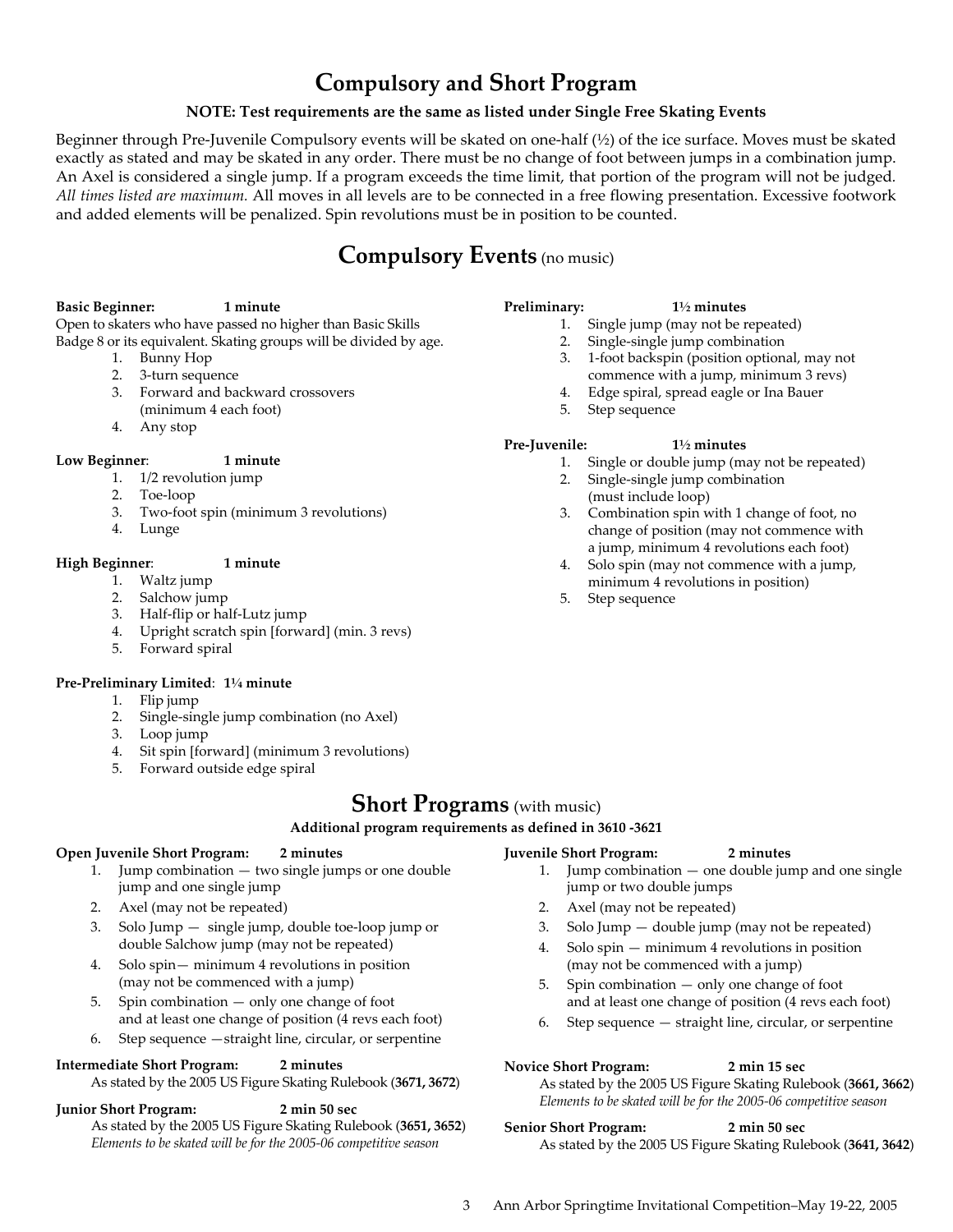# **Solo Dance and Solo Original Dance**

Each dance is a separate event. Solo dance will be two patterns only and is open to men and ladies. The dances you wish to enter may be selected from those listed, in your present level, and/or from one level higher. Awards will be presented for each individual dance event. Up to 4 dances may be chosen.

**Preliminary**: May have passed all Preliminary dances but not all Pre-Bronze dances.

*Dance events:* Dutch Waltz, Rhythm Blues, Canasta Tango

**Pre-Bronze**: May have passed all Pre-Bronze dances but not all Bronze dances.

*Dance events:* Cha-Cha, Fiesta Tango, Swing Dance

**Bronze**: May have passed all Bronze dances but not all Pre-Silver dances.

*Dance events:* Willow Waltz, Ten Fox, Hickory Hoedown.

**Pre-Silver**: May have passed all Pre-Silver dances but not all Silver dances.

*Dance events:* Fourteen-Step, European Waltz, Foxtrot.

**Silver:** May have passed all Silver dances but not all Pre-Gold dances.

*Dance events:* American Waltz, Rocker Foxtrot, Tango.

**Pre-Gold**: May have passed all Pre-Gold dances but not all Gold dances.

*Dance events:* Kilian, Blues, Paso Doble, Starlight Waltz.

**Gold**: May have passed all Gold dances. *Dance events:* Viennese Waltz, Westminster Waltz, Quickstep, Argentine Tango.

**International**: Skater may have passed all Pre-Gold dances, Gold dances, or International dances.

*Dance events:* Rhumba, Cha Cha Congelado, Silver Samba

**Adult — through Pre Silver:** May not have passed more than one Silver/Adult Silver dance. *Dance events:* Willow Waltz, Fourteenstep.\*

**Adult — Silver and higher:** Must have passed at least one Silver/Adult Silver dance. *Dance events:* Rocker Foxtrot, Blues.\*

### *\*Adults may enter regular solo dance events also*

### **Solo Original Dance:**

*Low OD:* May have passed up to complete pre-silver dances *High OD:* Must have passed one silver dance or higher

### **Regulations for Solo Original Dance:**

Similar general rules to the Original Dance for couples as applicable to a solo dancer. See 4260, 4281, 4312 rulebook.

Rhythm: "Rhythm Combination" (2 or 3 of the following: Foxtrot, Quickstep and Charleston.) Vocals ok.

Duration: 2 Minutes +10 seconds.

### **Special Requirements —the following must be included:**

Step Sequence: one step sequence chosen from:

- a) **Circular**  utilizing the full width and placed in the center of the ice surface.
- b) **Straight line** extending the full length down the mid line of the surface.
- c) **Diagonal** extending from corner to corner diagonally across the ice surface.

Step sequences should include a variety of footwork steps and turns with at least one (1) twizzle (revs optional). No jumps, stops or retrogressions are permitted during the step sequence.

Spin: one (1) dance spin, but no more, with a minimum of 2 revolutions on one foot after which a change of foot with further revolutions are optional.

### **Other Regulations:**

Stops: Two (2) are permitted (except in the step sequence) to express the character of the music. One may be at the beginning of the program and one during the program. Duration of stops: 5 seconds. Stops are not mandatory but if used must be as described above.

Jumps: Small half revolution jumps are permitted (except in the step sequence) to express the character of the music. Limit: no more than two (2).

- Music: Only music with a rhythmic beat throughout may be used. Vocal music is permitted.
- Marking: two marks as described for couples OD with the exception of unison not being a factor.

# **Couple Compulsory Dance**

*Skaters may compete at two levels of dance. Final dance will break a tie.*

**Preliminary:** For beginning couple dancers. *Dances:* Canasta Tango and Dutch Waltz.

**Pre-Juvenile:** Both must have passed 2 Preliminary dance tests but no higher than the Pre-Bronze Dance test. *Dances:* Rhythm Blues and Cha Cha.

**Juvenile:** Both must have passed the Preliminary Dance test. *Dances:* Fiesta Tango, Fourteenstep and Willow Waltz.

**Intermediate:** Both must have passed the Bronze Dance test. *Dances:* Fourteenstep, Rocker Foxtrot and European Waltz.

**Novice:** Both must have passed at least one Silver dance test. *Dances:* Blues, Foxtrot and Starlight Waltz.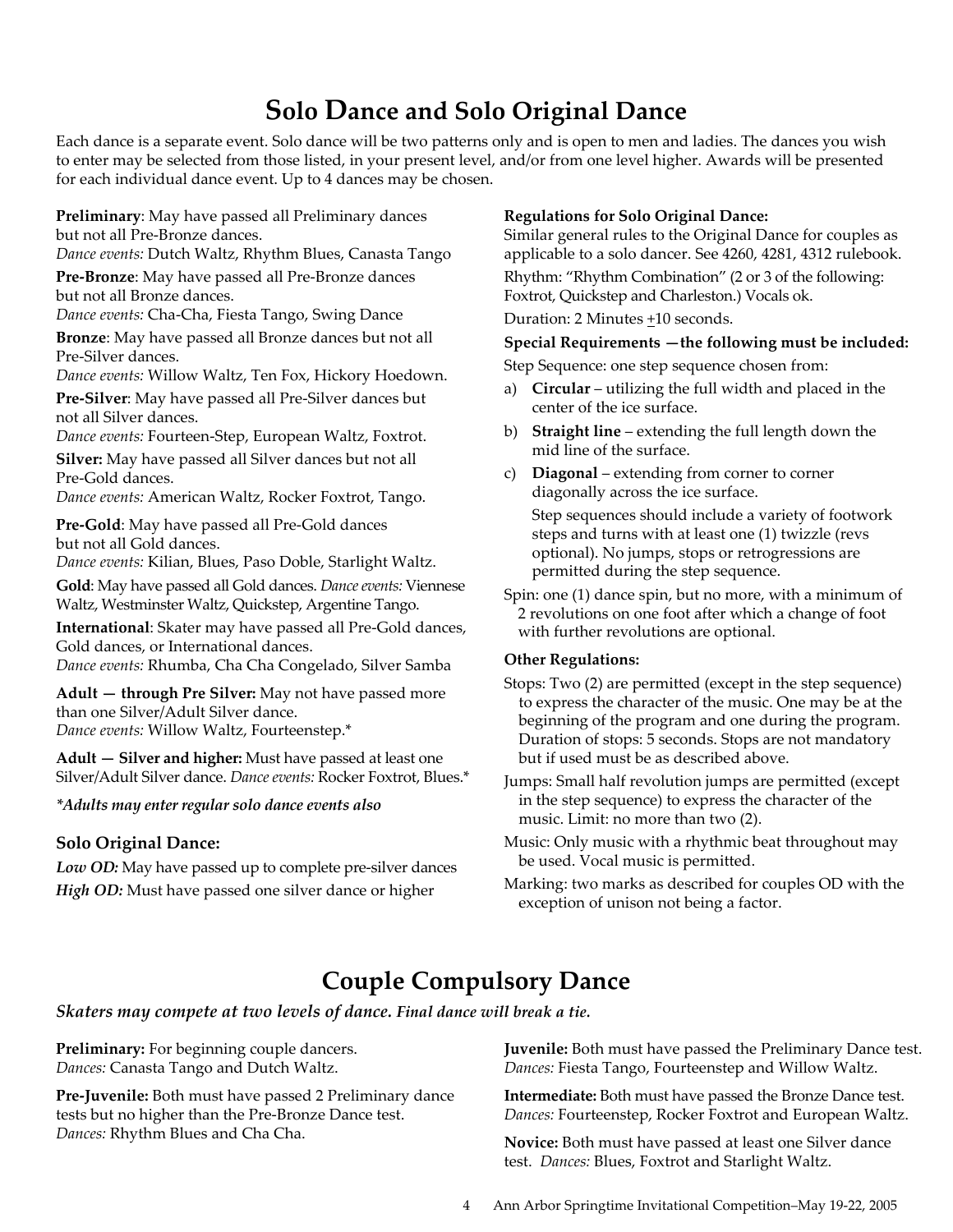## **Entry Form 21st Annual Ann Arbor Springtime Competition — May 19-22, 2005**

**Form must be completely filled in before it can be processed** 

*Read carefully, talk to your coach, and fill in legibly. If you enter the wrong event and need to change it for any reason other than our error, you will be assessed a \$20 change fee.* 

| <b>First Name:</b> | Last Name:          |      |                      |             |                                      | USFSA/SkateCan#:<br>(\$10 fee if left blank) |                                              |
|--------------------|---------------------|------|----------------------|-------------|--------------------------------------|----------------------------------------------|----------------------------------------------|
| Address:           |                     |      | City:                |             |                                      | State:                                       | Zip:                                         |
| Date of Birth:     | Age:                | Sex: | Female $\Box$        | Male $\Box$ | Partner's Name<br>(Pairs/Dance only) |                                              |                                              |
| Day Phone:         | <b>Night Phone:</b> |      | <b>Cell Phone:</b>   |             | Email:                               |                                              |                                              |
| Home Club:         |                     |      | <b>Coach's Name:</b> |             |                                      | Yes<br>□                                     | Previously competed in AA<br>No <sub>D</sub> |

| Highest Test Passed: | Check if NO US Figure Skating tests passed $\Box$ | <b>Basic Badge Level</b> |  |
|----------------------|---------------------------------------------------|--------------------------|--|
| <b>Free Skating:</b> | Pair:                                             | Dance:                   |  |
| Date Passed (mo/yr): | Date Passed:                                      | Date Passed:             |  |

**Please check off event(s) entered. One entry form may be used for all events entered***. Each member of a pair/dance team must fill out a separate entry form.* 

| Free Skating, Pairs and Couple Dance                                 |                                                       |                                                 | • • Final Round for Juvenile through Senior Free Skating • • |                                                   |
|----------------------------------------------------------------------|-------------------------------------------------------|-------------------------------------------------|--------------------------------------------------------------|---------------------------------------------------|
| <b>Senior</b>                                                        | Intermediate                                          | Pre Juvenile                                    | <b>Pre-Preliminary Ltd</b>                                   | Adult                                             |
| [ ] Short Program                                                    | [] Short Program                                      | [] Compulsory                                   | [] Compulsory                                                | [ ] Adult Interpretive                            |
| [ ] Free Skating                                                     | [] Free Skating                                       | [ ] Free Skating                                | [] Free Skating                                              | [] Pre-Bronze Free Skating                        |
| [ ] Jr/Sr Artistic Interp                                            | [ ] Pairs<br>[] Couple Dance                          | [ ] Pairs<br>[ ] Couple Dance                   | <b>High Beginner</b><br>[ ] Compulsory                       | [] Bronze Free Skating<br>[ ] Silver Free Skating |
| Junior<br>[] Short Program                                           | <b>Iuvenile</b><br>[] Short Program                   | Preliminary                                     | [] Free Skating                                              | [ ] Gold/Masters Free Skating<br>[ ] Pairs        |
| [ ] Free Skating                                                     | [ ] Free Skating<br>[ ] Pairs<br>[] Couple Dance      | [ ] Compulsory<br>[ ] Free Skating<br>[ ] Pairs | <b>Low Beginner</b><br>[] Compulsory<br>[ ] Free Skating     | <b>Solo Original Dance</b><br>$[$ Low             |
| <b>Novice</b>                                                        |                                                       | [] Couple Dance                                 |                                                              | [] High                                           |
| [] Short Program<br>[ ] Free Skating<br>[ ] Pairs<br>[] Couple Dance | Open Juvenile<br>[] Short Program<br>[ ] Free Skating | <b>Preliminary Ltd</b><br>[ ] Free Skating      | <b>Basic Beginner</b><br>[ ] Compulsory                      |                                                   |

| Solo Dance: Write in dances to be skated (maximum of 4) |   | <sup>1</sup> Regular | ' Adult |
|---------------------------------------------------------|---|----------------------|---------|
| ll C                                                    | 2 | $\circledS$          | €       |

*Forms with incomplete or illegible information, missing signatures, missing pages, will be assessed a \$10 charge—payable at registration.* 

**Check List:** 

❑Entry Form — *including* US Figure Skating number ❑Check, payable to AAFSC ❑Certification page, signed by: Club Officer; Athlete; Parent/Guard; Coach

*Fees:* **\$65** First Singles event—FS or SP or compulsory or solo dance **\$30** Each additional singles event (including each additional solo dance)

**\$80** First Pairs or Couples Dance event (\$40 per skater)

**\$50** Additional Pairs or Couples Dance event (\$25 per skater)

*Special:* **\$40 Basic or Low Beginner Compulsory** (as *only* event)

**DEADLINE FOR POSTMARK IS: March 23, 2005 MAIL TO: Ann Dougherty, 6 Northwick Ct., Ann Arbor, MI 48105**  *Spaces are limited within levels: first received — first entered. Mail early.*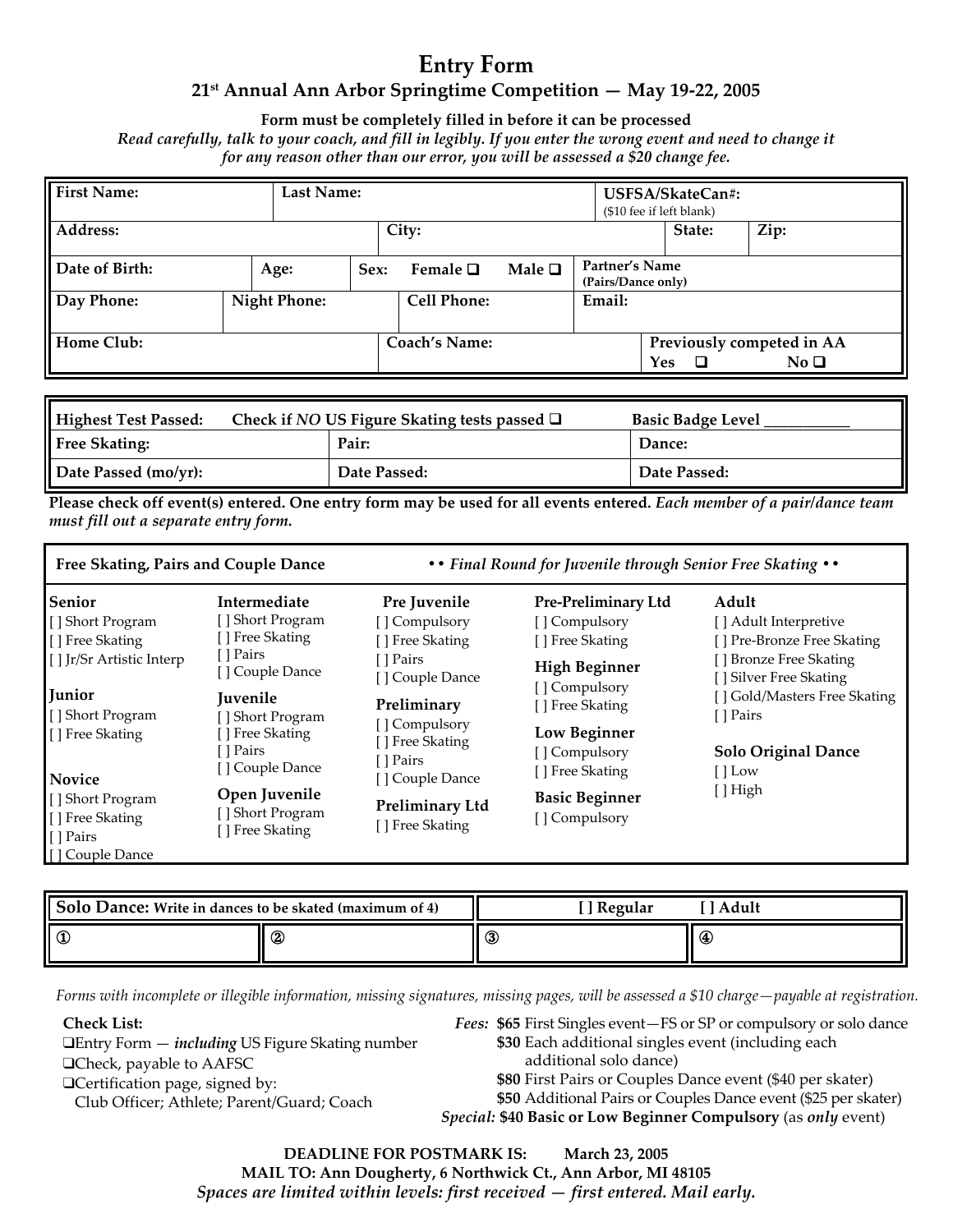# **Certificate of Competitor by Club Officer**

I hereby approve the entry of  $\Box$ Arbor Springtime Invitational Competition. I further certify that he/she is a full member in good standing of our club, is an eligible skater as defined in the official Rules of US Figure Skating or Skate Canada, and has passed the appropriate tests to skate the events entered. If you are an individual member, you will certify your own form.

| <b>Club Officer Name:</b> | Title:       |
|---------------------------|--------------|
| Signature:                | Telephone #: |

## **Certification by Athlete and Parent/Guardian and Authorization for Emergency Medical Treatment**

*Athlete:* I agree to conduct myself, both on and off the ice, in a manner that will reflect favorable upon this competition and upon the sport of figure skating, and that is consistent with the high standards of the sport. I agree to respect the person and property of others, and in the event I cause injury, damage, or loss to another or to the property of another, I hereby indemnify US Figure Skating, the local Competition Committee, the Ann Arbor Figure Skating Club, and their officers, directors, members, committees, representatives, employees and agents, and agree to hold them harmless against any and all claims that another person may have or which may arise out of such injury, damage or loss, together with any reasonable costs and attorney's fees that may be incurred as result of any such claims, whether valid or not.

*Athlete/Parent/Guardian:* I understand that US Figure Skating and the Ann Arbor Figure Skating Club or organizers of this competition undertake no responsibility for damages or injuries, or loss of property suffered by the competitors. As a condition of and in consideration of the acceptance of their entries or participation therein, all entrants, their parents and guardians and officials shall be deemed to agree to assume all risks of injury to their person and property resulting from, caused by or connected with, the conduct and management of the competition, and to waive and release any and all claims which they may have against any officials, US Figure Skating, organizers of the competition, the Ann Arbor Figure Skating Club and its officers, and their entries shall be accepted only on such condition (see rule 3222).

In the event (I)(parent if athlete is under 18 years of age) or (my son/daughter) am unavailable, I hereby give permission for any emergency medical treatment and further authorize and consent to the release of any pertinent medical information and records regarding the treatment, diagnosis, and/or examination of (myself) (my son/daughter) to the medical committee of the competition for which I am entered by the physician representative of the medical committee of the sanctioned competition in which (I) (my son/daughter) is entered.

| Athlete's<br>. . |  |
|------------------|--|

| Jate |  |  |
|------|--|--|
|      |  |  |

\_\_\_\_\_\_\_\_\_\_\_\_\_\_\_\_\_\_\_\_\_\_\_\_\_\_\_\_\_\_\_\_\_\_\_\_\_\_\_\_\_\_\_\_\_\_\_\_\_\_\_\_\_\_\_\_\_\_\_\_\_\_\_ \_\_\_\_\_\_\_\_\_\_\_\_\_\_\_\_\_\_\_\_\_\_ **Parent/Guardian's Signature:** (If Athlete is under age 18) **Date** 

# **Coach's Certification**

I have read this entry form and certify that it is complete and that the competitor is eligible to enter the specified events:

| <b>Coach's Name:</b> |                         | <b>Association #:</b>      |      |
|----------------------|-------------------------|----------------------------|------|
| Signature:           |                         | Email:                     |      |
| Day Phone #:         | <b>Evening Phone #:</b> | $\overline{Cell}$ Phone #: |      |
| Address:             | City:                   | State:                     | Zip: |